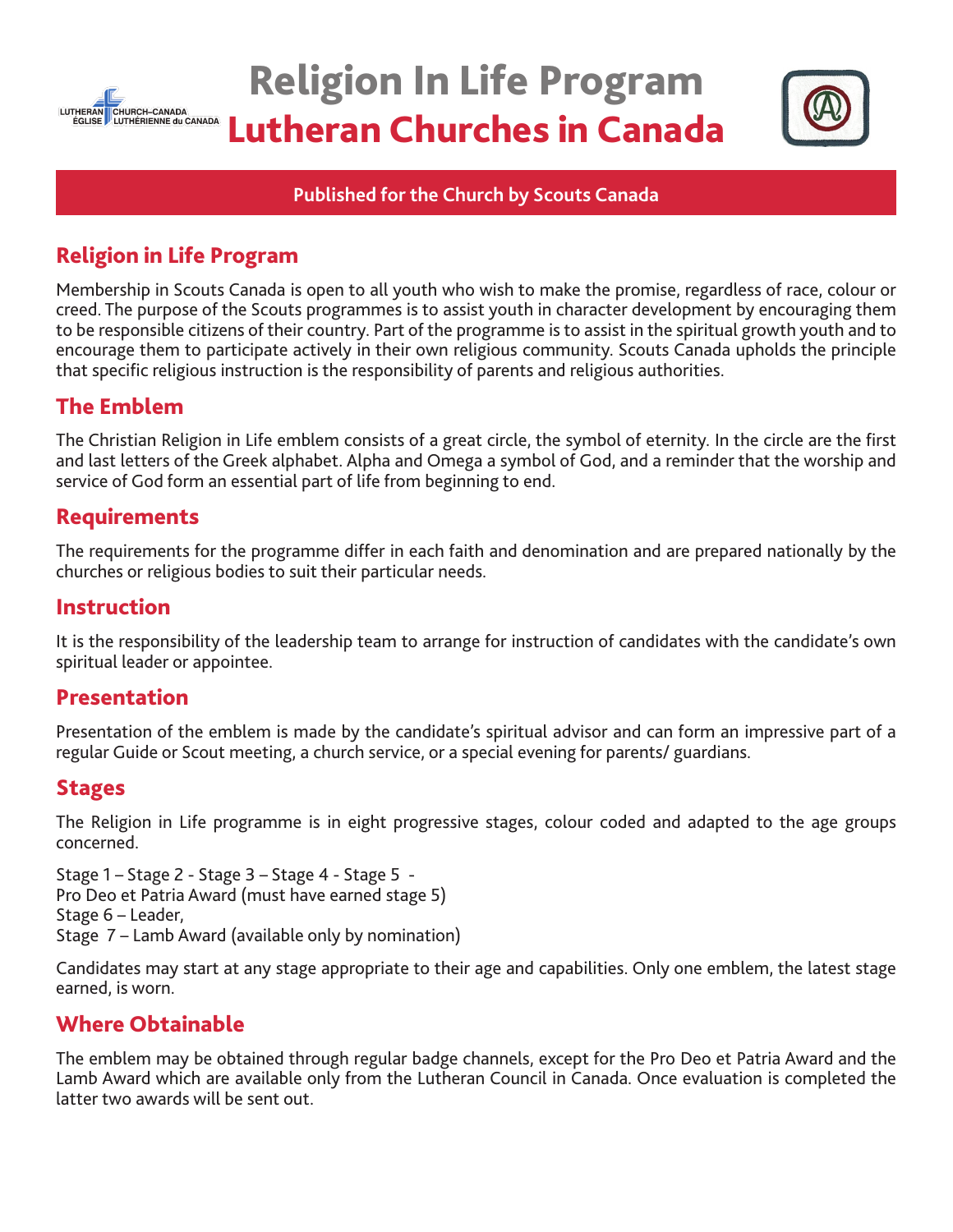# Where Worn

See Scouts Canada *By-Law, Policies and Procedures.*

## **Stage 1** — Suggested ages 5-7

## **Word**

## **Required**

- Read or have read to you Luke 2:1- 20 and draw a picture of the story

## **Elective**

- Read or have read to you Isaiah 43:1-2, 4 and draw
- Read or have read to you the parable of the Good Samaritan, discuss and draw

## **Worship**

## **Required**

- Worship on a regular basis with you family
- Know how to find where the hymns and services are in your worship book or how to follow projected worship resources
- Find out the date of your baptism

## **Elective**

- Know how to receive Holy Communion, if you are allowed to commune in your church.
- Draw a picture of the worship space of your church with your parents and learn the names of the various parts.

## **Witness**

## **Required**

- Hand out bulletins in church, preferably as part of the Scout service
- Take part in a Sunday School Christmas programme

## **Elective**

- Help to decorate your church for either Thanksgiving or Christmas
- Sing in the junior choir
- Help collect food for the foodbank
- -Make a kit for Canadian Lutheran World Relief

## Stage 2 – Suggested ages 8-10

## **Word**

- Read or have read to you one Old Testament and one New Testament story. Draw pictures to show what each story means.
- Learn the Lord's Prayer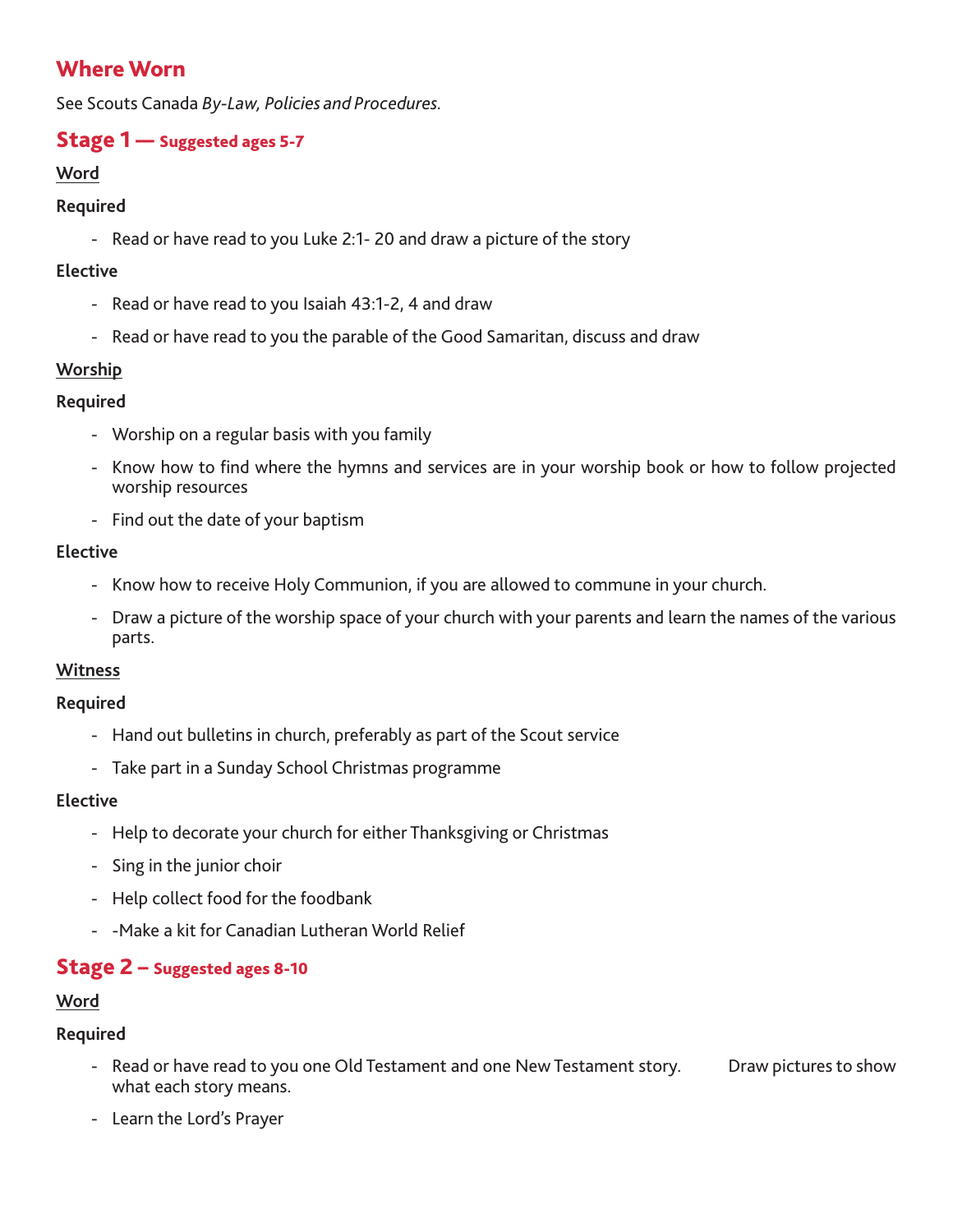Do ONE of the following:

- Know John 3:16 and Matthew 22:37–40 and explain your personal understanding of them.
- Tell in your own words one of the parables of Jesus and explain its meaning to you.
- Discuss your understanding of Baptism with your Pastor, Deacon or Sunday School teacher.

## **Worship**

## **Required**

- Attend Church and/or Sunday School on a regular basis.
- Make a worship collage with pictures from magazines, etc., depicting various things associated with worship.

## **Elective**

Do ONE of the following:

- Prepare a simple prayer, one for each day of the week.
- Prepare prayers to be used at a "Scouts' Own, or church parade
- Conduct and/or assist in Family Devotions for a specified period.

## **Witness**

## **Required**

- Discuss with your Pastor, Deacon or Sunday School Teacher two ways in which you can witness to your faith in Jesus Christ.
- Give evidence of regular giving to the causes of the Church (Sunday School, etc.)
- Obtain and colour a copy of Luther's Coat of Arms commonly called the Luther Rose and find out the meanings behind the colours and symbols.

## **Elective**

- Give a reasonable number of hours of service in at least TWO witness areas (the following, and those listed in other "Stages" are examples of the types of acceptable service):
	- Singing in Junior Choir.
	- Act as an usher, acolyte, greeter etc
	- Invite and bring a friend to Sunday School.
	- Help prepare posters or other publicity materials for church or community (Scout Week is one example of community service).

## Stage 3 – Suggested ages 11-13

## **Word**

- Own and use the Holy Bible (preferably a Contemporary version).
- Explain why you believe the Bible to be the Word of God.
- Learn the Apostle's Creed.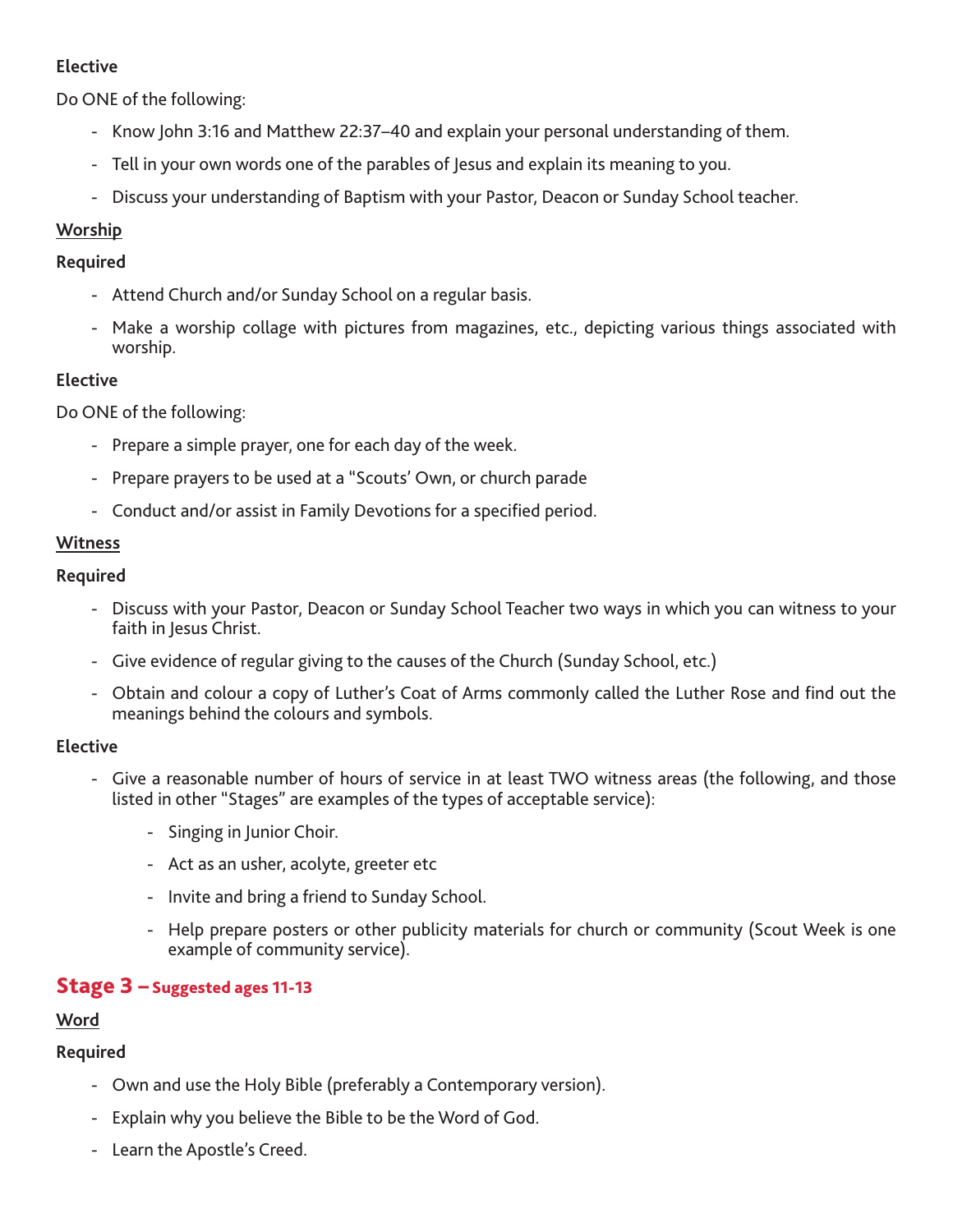Do ONE of the following:

- Look at three different contemporary translations of the Bible and tell which one you like best and why.
- Tell one Old Testament and one New Testament story and discuss with your Pastor, Deacon, Sunday School Teacher or Adult Bible Class Leader how this story relates to you.
- Read the Gospel of Mark.

## **Worship**

## **Required**

- Attend Church and/or Sunday School on a regular basis.
- Write a prayer for use at a Scout meeting and arrange with your leader to use it.

## **Elective**

Do ONE of the following:

- Accompanied by your Pastor or member of the Worship Committee, visit the worship area of your church, note the various appointments, and be able to name them and explain their purpose. Be able to distinguish between the nave, the chancel, the sanctuary.
- Take part in the worship programmes in two of the following: School, Church, Youth Group, Scouts.

## **Witness**

## **Required**

-Make reasonable contributions from your own funds to a specific project of your choice, either Church or Community, and discuss your reasons.

## **Elective**

- Give at least five hours of service in at least TWO witness areas (the following, and those listed in other "Stages" are examples of the types of service) :
	- Serve as an acolyte, crucifer, greeter, or usher.
	- Assist in Sunday School, vacation Bible School or other educational activity of the congregation.
	- Collecting and/or distributing clothing and food to those in need.
	- Assist at fund raising events involving the Church or other community group Including Scouting group events.

## Stage 4 – Suggested ages 14-17

**NOTE: May be awarded upon completion of confirmation instruction, at the discretion of the pastor.**

## **Word**

- Explain why the Small Catechism is considered to be a good summary of Christian teaching as found in the Bible.
- Do a study or read an article or book on Christian baptism, its development from Biblical times, and write a report of what you have discovered. Include a paragraph on what your baptism means to you.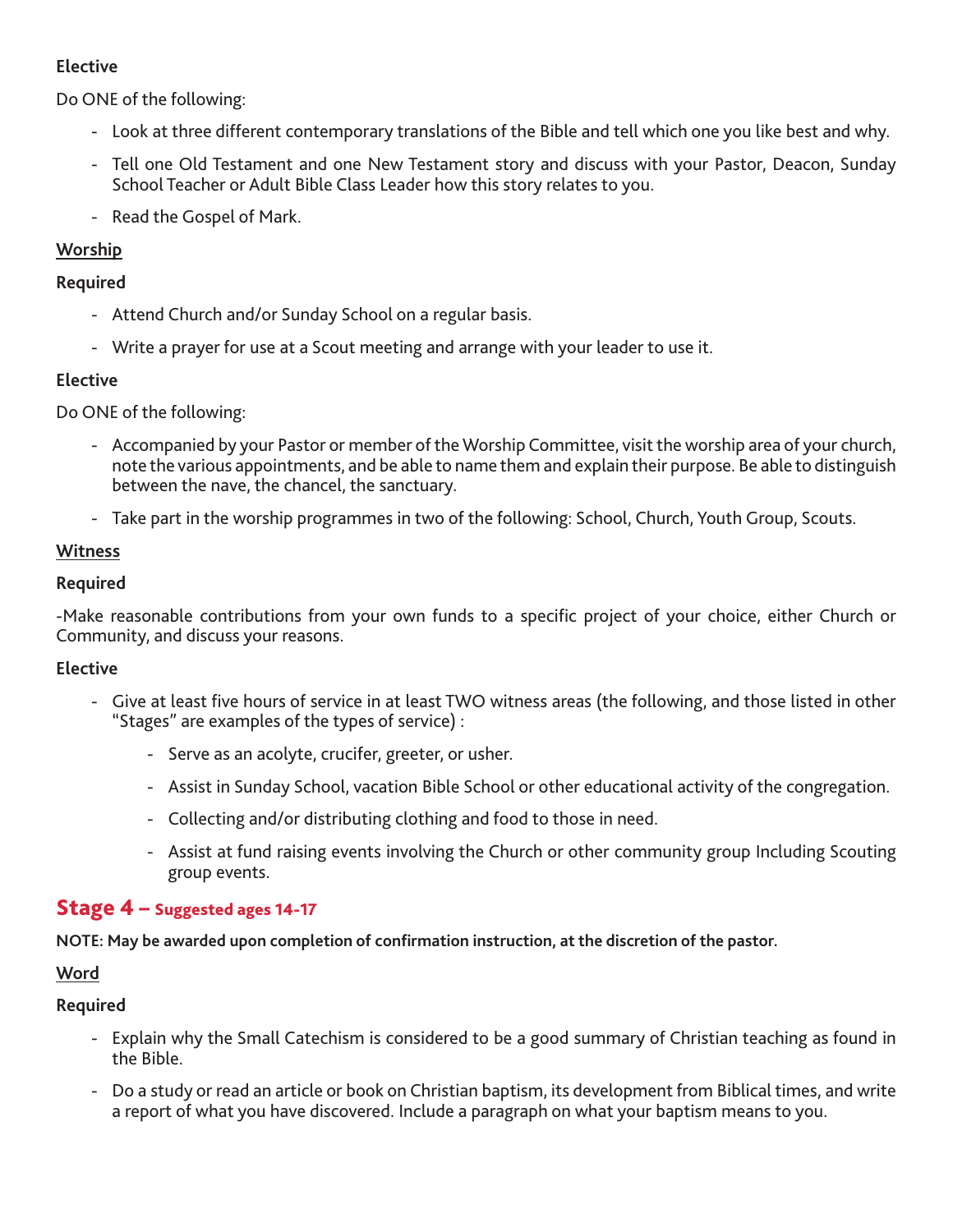Do ONE of the following:

- Develop a five-minute oral or written presentation on what Christian Faith in Jesus means to you in your own life.
- Prepare a short composition or talk and illustrate with drawings or pictures taken from any source, on one of the following subjects:
	- "The Modern Age and Technology: Is Faith Obsolete?"
	- "My Faith and my Body."
	- "When the going gets rough."
	- "Fun and my Christian Faith."
	- Other subject approved by the Pastor.
- Conduct a nature study of plants, mammals, birds, rocks, stars or another of your choice and discuss with your Pastor, Deacon, Sunday School Teacher what nature tells you about God.

## **Worship**

## **Required**

- Do a study of the Service of Holy Communion, including its history, chief parts, as well as individual parts. Try to discover why Lutherans worship as they do, and how our worship binds us together with other Christians. Give a written or oral report on your project to y our Pastor or designated person.

## **Elective**

Do ONE of the following:

- Construct a chart or plaque showing the following:
- The festivals and seasons of the church year.
- The colours associated with these festivals and seasons.
- Christian symbols which remind us of the festivals and seasons.
- Explain to your Pastor, Deacon, Sunday School Teacher or the significance of the colours and the meanings of the symbols.
- Have your Pastor or member of the Altar Guild explain to you the vessels and linens used for Communion and learn the proper name and use for each.
- Prepare and deliver a short sermon (5 minutes) appropriate for use on Youth Sunday, Rally Day, or Scout Sunday.
- Plan and conduct daily devotions for one week at a Scout camp or other camp.

## **Witness**

- Accompany your Pastor or other church member on a visitation to a retirement home or the home of a retired member; or befriend a handicapped person at school or in your community.
- After a period of a month or several visits, share your experience with your Pastor and/or Scouts and tell how, if any, you have changed your attitudes as a result.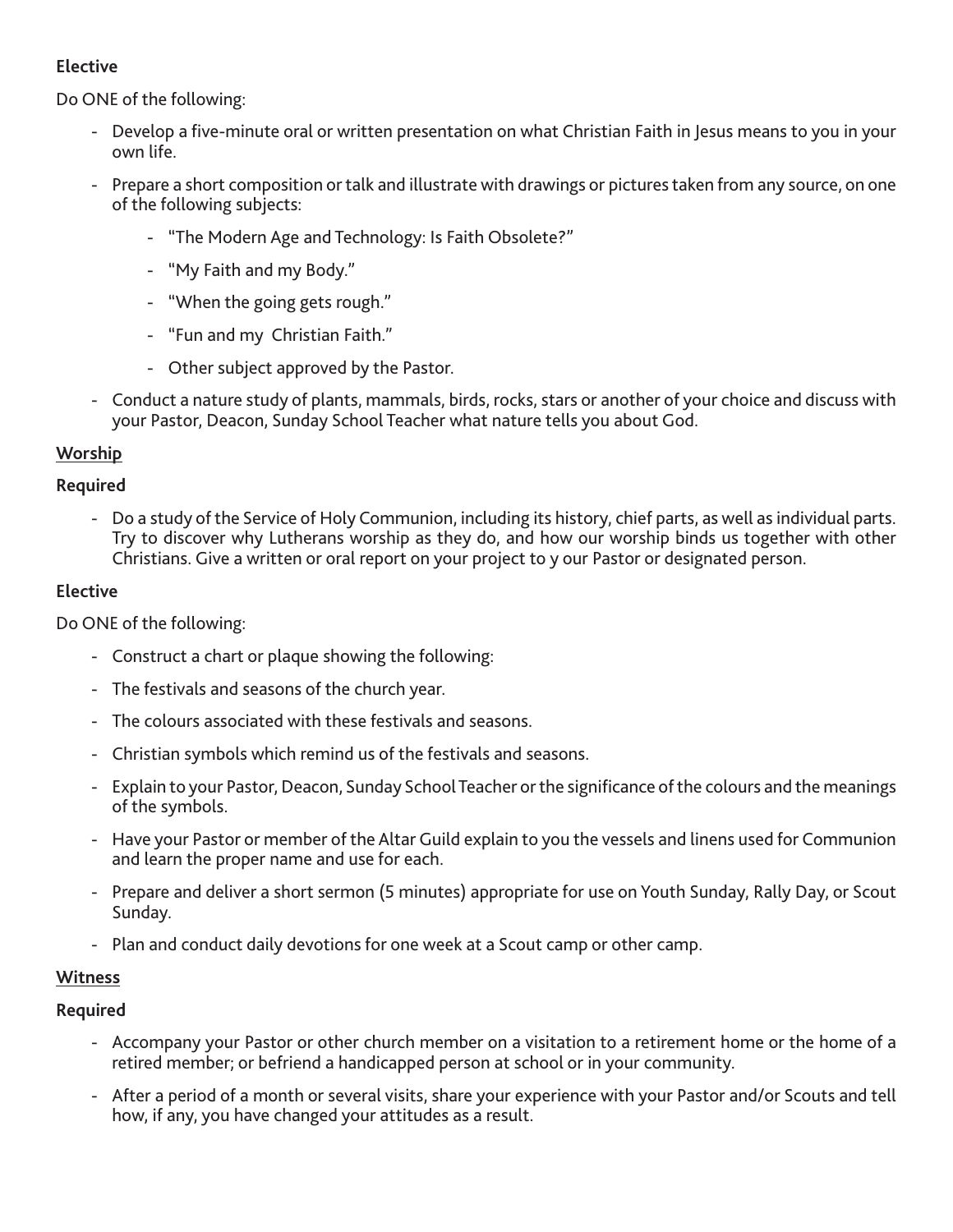- Begin to explore occupations/vocations in which you are interested and write a report on
	- why you may choose it
	- how you can serve God in it
	- how you can serve others in it

Give at least ten hours of service in at least TWO witness areas (the following, and those listed in other "Stages" are examples of the types of service ) :

- Serve as musician in Church or Church School.
- Assist in community fundraising campaigns for projects such as the United Way, Cancer Society, etc.
- Assist Church library staff.
- Assist people with special needs.
- Teaching in Church School or Vacation Bible School.

## Stage 5 — Suggested Ages 18-26

#### **Word**

#### **Required**

- Participate in a youth or adult study class in your church for a period of several months.
- Write a report on your understanding of Holy Communion, why you partake of Communion and what it does for your Christian life.

#### **Elective**

Do ONE of the following:

- Read the Gospel according to St. John and be able to give a report on how he views Jesus.
- Read one of Paul's letters and give a report on its content and main emphasis.

#### **Worship**

#### **Required**

Discuss with your Pastor or Deacon how public worship in church, family devotions at home, and your private prayers and meditations have helped you grow as a Christian person.

#### **Elective**

Do ONE of the following:

- Record services and play them for the sick and shut-in.
- Present a brief (5–10 minute) devotional talk at a Scout camp-out, Church School, youth meeting or other gathering.
- Arrange to be an Assisting Minister or Lector at a Sunday Service.

#### **Witness**

- Tell your Pastor of a least five ways in which Christians can witness to their faith in Christ.
- Participate or serve in neighbourhood canvass effort such as Vacation Bible School, Sunday School or other evangelism effort.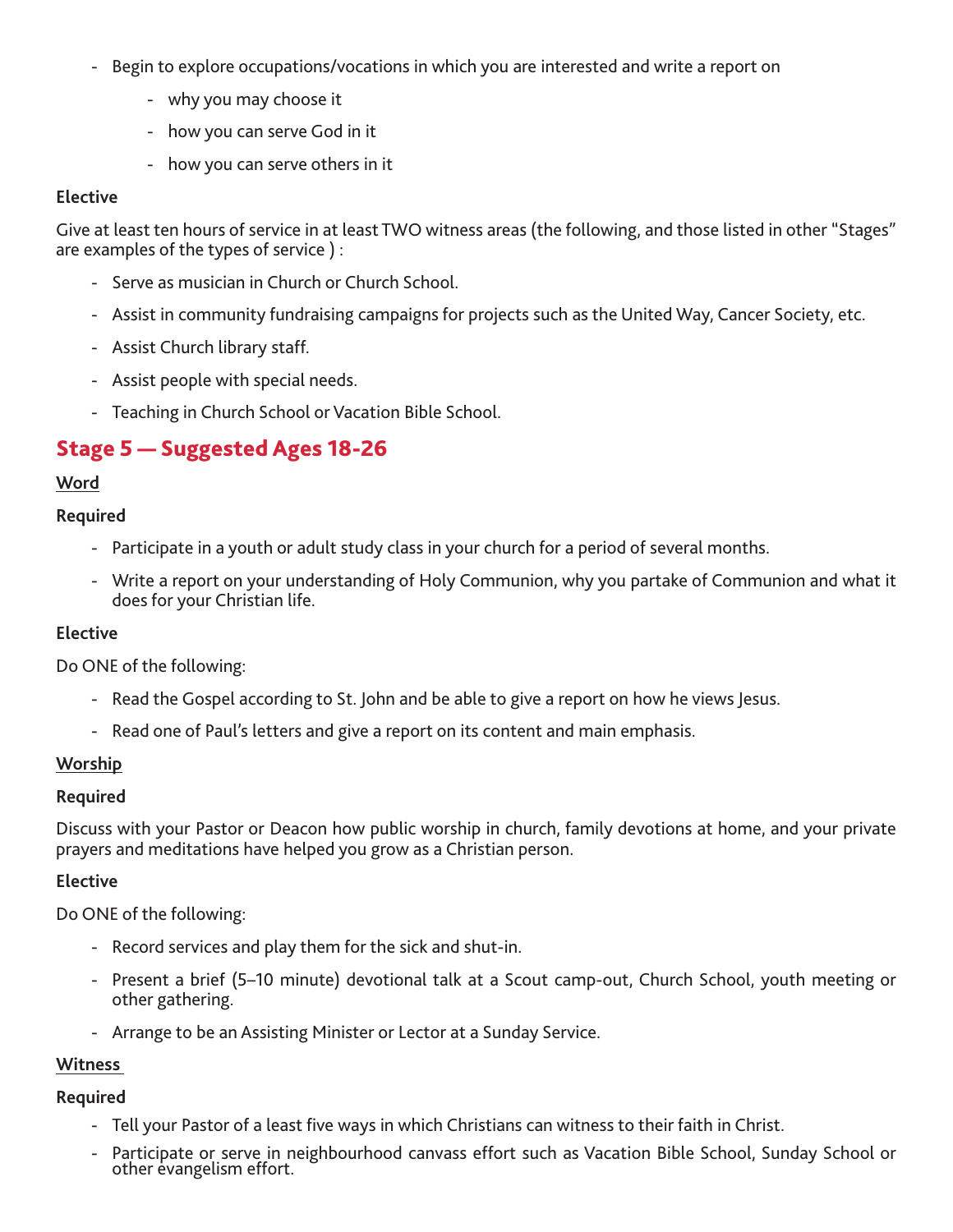- or
- Serve on a Church Committee such as Evangelism, Stewardship, Education, etc., for a period determined by your Pastor.

Do ONE of the following:

- Using a mission theme, e.g., sharing God's love in Christ, draw a picture, make a carving, mould a figure, write a short composition, or complete another project agreed upon by your Pastor.
- Using a current social problem which has been in the news, discuss with your Pastor how you as a member of the congregation can witness to the love of Christ in the situation described and
- Give at least ten hours of service in at least TWO witness areas (these following, and those listed in other "Stages" are examples of the types of service):
	- Provide leadership for Sunday School or other worship services.
	- Caring for and maintaining church property and grounds.
	- Serving as a helper for a church-sponsored project for the betterment of the community.

# Pro Deo et Patria Award

Those who have obtained Stage Five of the Religion in Life programme may wish to obtain the Lutheran 'Pro Deo et Patria' award. This award is made by the Lutheran Churches in Canada to Scouts who have met certain requirements. The award consists of a Citation certificate, and a badge. The award is administered by the Lutheran Council in Canada. To obtain the 'Pro Deo', one must have completed and received Stage Five of the Religion in Life programme according to the Lutheran requirements and must complete one of the following:

Prepare a display, to be set up in your church building, showing the work of at least five organizations or groups (church- connected or civic) which are working for the betterment of humanity in the world (at home or abroad). If possible, talk with someone from each organization to learn about their work. Write a paragraph about each organization, mentioning the people or countries served, needs met and extent of the programme.

- Discuss with your Pastor ways in which a Christian can carry out the admonition to serve one another in love.
- Research and promote the work of Canadian Lutheran World Relief.
- Prepare a report on the structure and work of the ILC or the LWF.
- Prepare a timeline of significant events in the Reformation.
- Read a book on the life of Martin Luther and write a brief report.
- Talk with your Pastor about the programmes sponsored by your church body, or in cooperation with other Lutheran bodies, to minister to the needs of others. Discuss ways in which you can share in this work now and in the future.
- Give at least fifty hours of service in at least TWO witness areas

When completed, the supervising Pastor will submit to the office of the Lutheran Council:

- verification that Stage Five of the Religion in Life programme has been awarded.
- name and address of the candidate, together with church affiliation and a brief resumé of character and religious activities.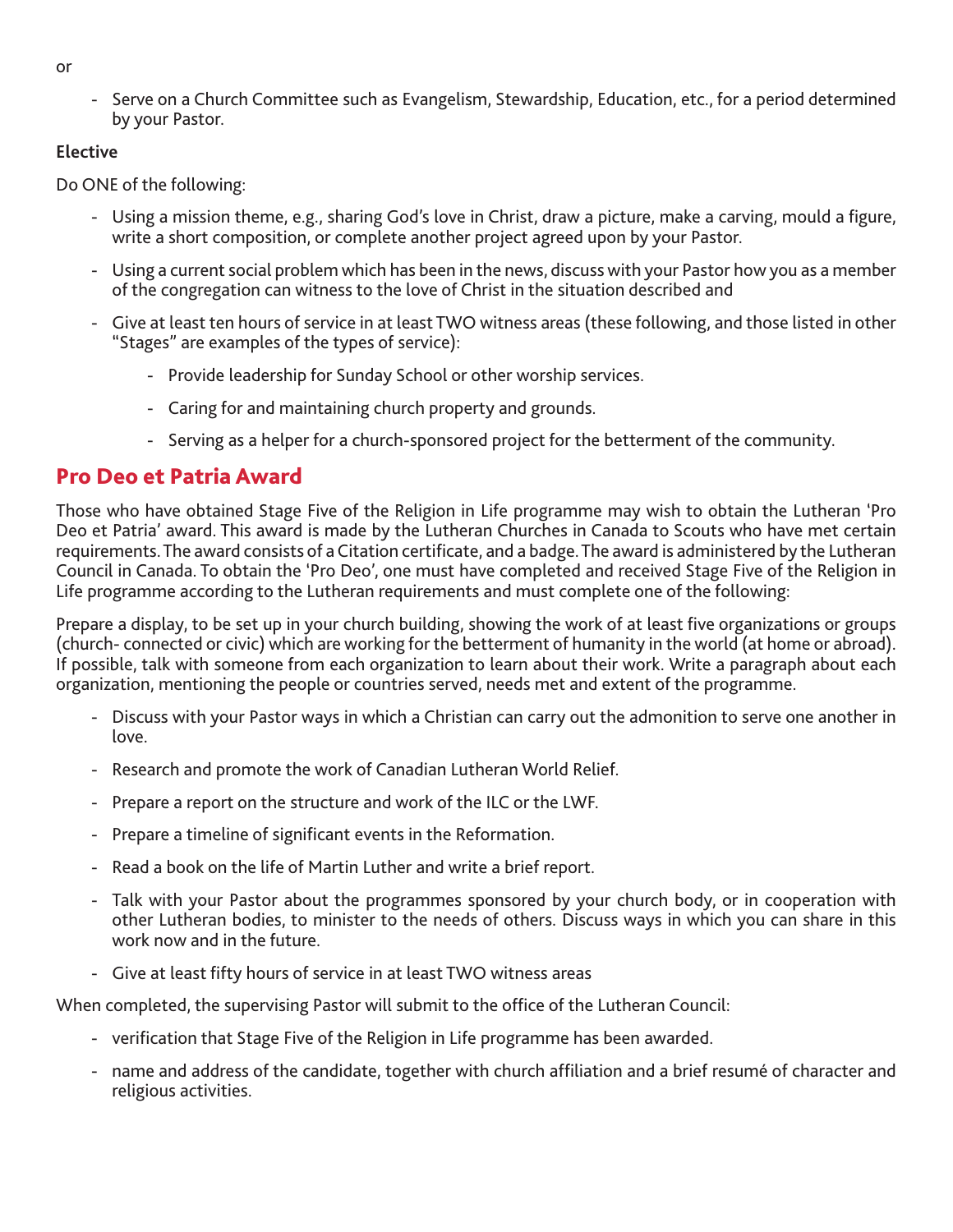Send the above material to: Pro Deo et Patria Lutheran Council in Canada 600-177 Lombard Avenue Winnipeg, MB R3B 0W5

## Stage 7 – Adult

## **Word (Choose two)**

- Participate in an adult Bible Study group or in the church's men's/women's organization.
- Read a book recommended by your pastor in one of the following categories: inspirational, theological, church history, devotional.
- Give evidence of regular Bible reading and a devotional life.
- Teach a Church School class.

## **Worship (Choose two)**

- Give evidence of regular worship and Communion attendance.
- Participate in worship as an Assisting Minister, lector, usher, choir member, or other.
- Give evidence of faithful stewardship of time, talents and financial resources.
- Prepare a Scouts worship service for use at a camp and use it at least once.

## **Witness (Choose two)**

- Serve on the Congregational Council or a committee for at least one year.
- Show evidence of promoting Scouting in your congregation.
- Participate in evangelism visitation or in visiting of sick, shut-ins and elderly.
- Provide transportation to church of Sunday School children or others who need transportation.
- Be involved in a church or community social betterment programme.

# Requirements for the Lamb Award

## Purpose of the Award

This National Adult Award is made available for the purpose of recognizing Lutheran laypersons and pastors who have given noteworthy service of exceptional character to the physical, mental, moral and spiritual development of young persons through or in the Scouting programme.

# **Eligibility**

Any adult who is an active member of a Lutheran congregation and who has given a minimum of 10 years of distinguished service as a leader to young people through Scouting is eligible. Self and spousal nominations will not be accepted.

## **Nominations**

Nominations for the Lamb Award are to be initiated by any Lutheran church related group (i.e. congregational youth committee, Scout group committee, the church council) which is knowledgeable of the nominee activities in Scouting and in the church.

All nominations for The Lamb Award are reviewed by the Lutheran Council in Canada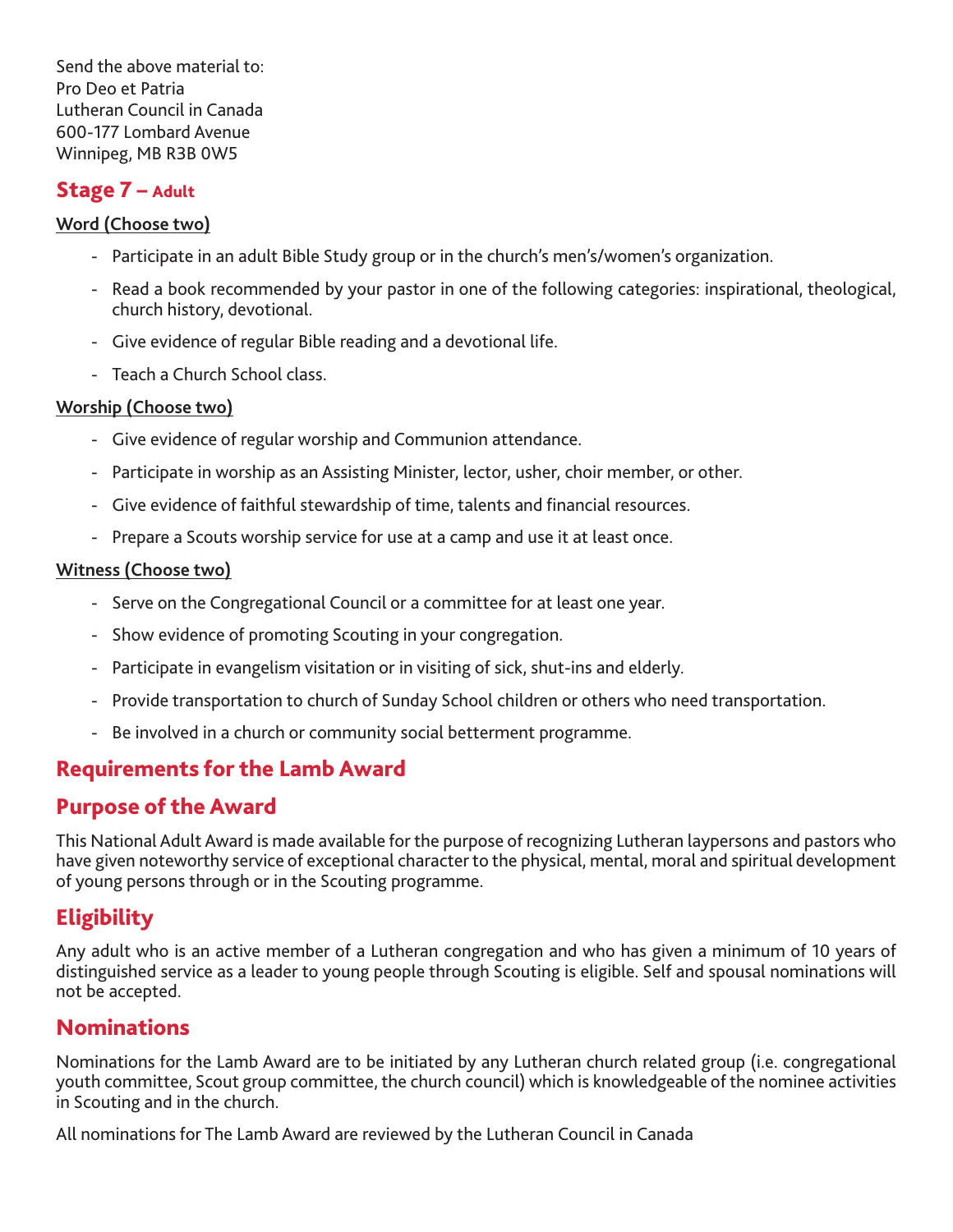#### I. Data on Individual Nominated:

| Personal Data:           |  |                                                                                                                                                                                                                                                                                                                                                                                                                                        |  |
|--------------------------|--|----------------------------------------------------------------------------------------------------------------------------------------------------------------------------------------------------------------------------------------------------------------------------------------------------------------------------------------------------------------------------------------------------------------------------------------|--|
|                          |  |                                                                                                                                                                                                                                                                                                                                                                                                                                        |  |
|                          |  |                                                                                                                                                                                                                                                                                                                                                                                                                                        |  |
|                          |  |                                                                                                                                                                                                                                                                                                                                                                                                                                        |  |
|                          |  |                                                                                                                                                                                                                                                                                                                                                                                                                                        |  |
| Parish Data:             |  |                                                                                                                                                                                                                                                                                                                                                                                                                                        |  |
|                          |  |                                                                                                                                                                                                                                                                                                                                                                                                                                        |  |
|                          |  |                                                                                                                                                                                                                                                                                                                                                                                                                                        |  |
|                          |  |                                                                                                                                                                                                                                                                                                                                                                                                                                        |  |
|                          |  |                                                                                                                                                                                                                                                                                                                                                                                                                                        |  |
|                          |  |                                                                                                                                                                                                                                                                                                                                                                                                                                        |  |
|                          |  |                                                                                                                                                                                                                                                                                                                                                                                                                                        |  |
| Present Leadership Data: |  |                                                                                                                                                                                                                                                                                                                                                                                                                                        |  |
|                          |  |                                                                                                                                                                                                                                                                                                                                                                                                                                        |  |
|                          |  |                                                                                                                                                                                                                                                                                                                                                                                                                                        |  |
|                          |  |                                                                                                                                                                                                                                                                                                                                                                                                                                        |  |
|                          |  |                                                                                                                                                                                                                                                                                                                                                                                                                                        |  |
|                          |  |                                                                                                                                                                                                                                                                                                                                                                                                                                        |  |
|                          |  |                                                                                                                                                                                                                                                                                                                                                                                                                                        |  |
|                          |  |                                                                                                                                                                                                                                                                                                                                                                                                                                        |  |
|                          |  | Name of Pastor: Name of Pastor:<br>Church Body: ELCIC _______________ LCC ____________<br>Other _____________<br>Number of years in this position: ______________<br>Present Position in Area or Regional Scouting<br>Number of years in this position: _____________<br>Present Position in other Youth Work:<br>Number of years in this position: _____________<br>Presently registered in Scouts Canada: _______________ (Yes - No) |  |

## II. Supporting Data:

Note: Please submit evidence and examples of activity under each of the six categories. DO NOT ANSWER SIMPLY "YES" or "NO"! The recipient of the award should be:

Actively participating in and encouraging the Religion in Life Award programme.

Actively promoting and supporting Scout Sunday.

Displaying outstanding service in promoting the organization of (Lutheran) Scout Groups.